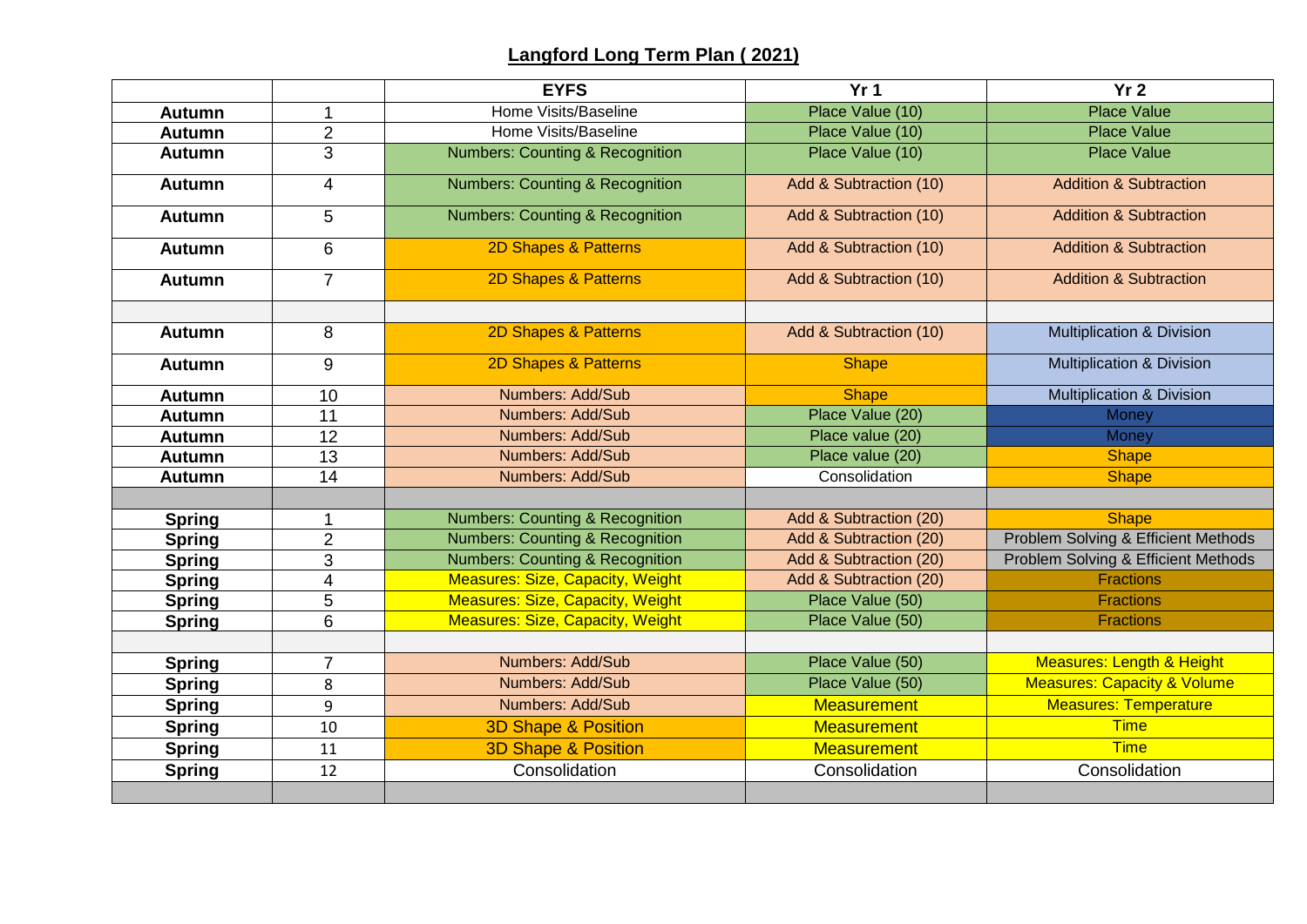| <b>Summer</b> |    | <b>3D Shape &amp; Position</b>              | Multiplication                  | <b>Fractions</b>                    |
|---------------|----|---------------------------------------------|---------------------------------|-------------------------------------|
| <b>Summer</b> |    | <b>Numbers: Counting &amp; Recognition</b>  | Multiplication                  | <b>Fractions</b>                    |
| <b>Summer</b> | 3  | <b>Numbers: Counting &amp; Recognition</b>  | Multiplication                  | <b>Statistics</b>                   |
| <b>Summer</b> |    | <b>Numbers: Counting &amp; Recognition</b>  | <b>Fractions</b>                | <b>Statistics</b>                   |
| <b>Summer</b> | 5  | Numbers: Add/Sub                            | <b>Fractions</b>                | Problem Solving & Efficient Methods |
| <b>Summer</b> | 6  | Numbers: Add/Sub                            | <b>Position &amp; Direction</b> | Problem Solving & Efficient Methods |
| <b>Summer</b> |    | Numbers: Add/Sub                            | <b>Position &amp; Direction</b> | Problem Solving & Efficient Methods |
|               |    |                                             |                                 |                                     |
| <b>Summer</b> | 8  | Numbers: Doubling & Halving                 | Place Value (100)               | <b>Money</b>                        |
| <b>Summer</b> | 9  | Numbers: Doubling & Halving                 | Place Value (100)               | Money                               |
| <b>Summer</b> | 10 | Numbers: Doubling & Halving                 | <b>Money</b>                    | <b>Position and direction</b>       |
| <b>Summer</b> | 11 | Numbers: Doubling & Halving<br><b>Money</b> |                                 | <b>Position and direction</b>       |
| <b>Summer</b> | 12 | Learning for Transition to Yr 1             | <b>Time</b>                     | Investigations                      |
| <b>Summer</b> | 13 | Learning for Transition to Yr 1             | <b>Time</b>                     | Investigations                      |
| <b>Summer</b> | 14 | Learning for Transition to Yr 1             | Consolidation                   | Consolidation                       |

| Term          | <b>Weeks</b>   | Yr 3/4                               | Yr <sub>5</sub>                      | $Yr$ 6                          |
|---------------|----------------|--------------------------------------|--------------------------------------|---------------------------------|
| Autumn        |                | <b>Place Value</b>                   | <b>Place Value</b>                   | <b>Place Value</b>              |
| Autumn        | $\overline{2}$ | <b>Place Value</b>                   | <b>Place Value</b>                   | <b>Place Value</b>              |
| <b>Autumn</b> | 3              | <b>Place Value</b>                   | <b>Place Value</b>                   | <b>Place Value</b>              |
| <b>Autumn</b> | 4              | <b>Place Value</b>                   | <b>Place Value</b>                   | Add/Sub/multiply/Divide         |
| Autumn        | 5              | <b>Addition &amp; Subtraction</b>    | <b>Addition &amp; Subtraction</b>    | Add/Sub/multiply/Divide         |
| Autumn        | 6              | <b>Addition &amp; Subtraction</b>    | <b>Addition &amp; Subtraction</b>    | Add/Sub/multiply/Divide         |
| <b>Autumn</b> | ⇁              | <b>Addition &amp; Subtraction</b>    | <b>Addition &amp; Subtraction</b>    | Add/Sub/multiply/Divide         |
|               |                |                                      |                                      |                                 |
| <b>Autumn</b> | 8              | <b>Addition &amp; Subtraction</b>    | <b>Statistics</b>                    | <b>Fractions</b>                |
| <b>Autumn</b> | 9              | <b>Multiplication &amp; Division</b> | <b>Statistics</b>                    | <b>Fractions</b>                |
| <b>Autumn</b> | 10             | <b>Multiplication &amp; Division</b> | <b>Statistics</b>                    | <b>Fractions</b>                |
| Autumn        | 11             | <b>Multiplication &amp; Division</b> | <b>Multiplication &amp; Division</b> | <b>Fractions</b>                |
| Autumn        | 12             | <b>Fractions/Decimals</b>            | <b>Multiplication &amp; Division</b> | <b>Position &amp; Direction</b> |
| Autumn        | 13             | <b>Fractions/Decimals</b>            | <b>Perimeter &amp; Area</b>          | <b>Position &amp; Direction</b> |
| Autumn        | 14             | <b>Fractions/Decimals</b>            | <b>Perimeter &amp; Area</b>          | <b>Position &amp; Direction</b> |
|               |                |                                      |                                      |                                 |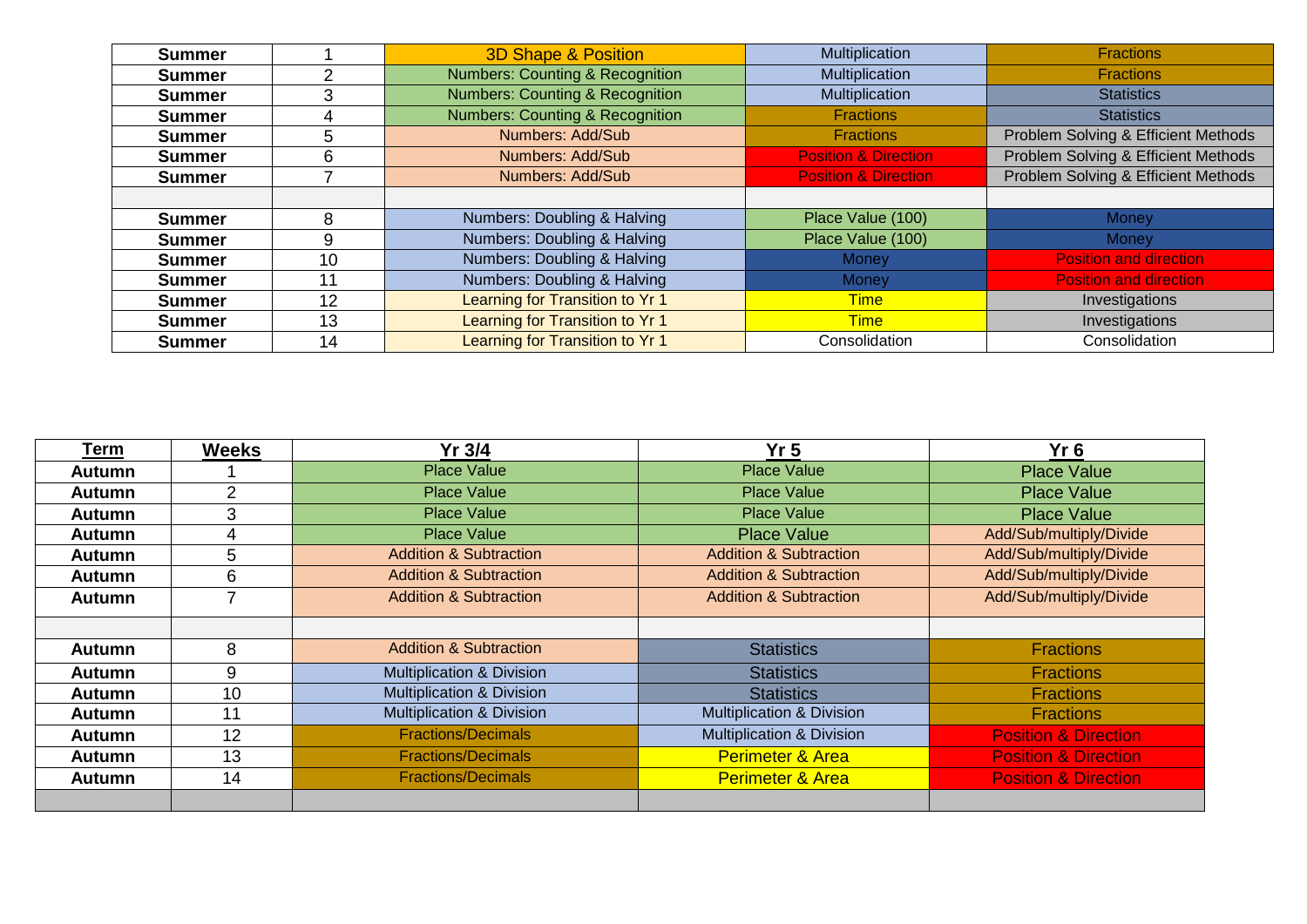| <b>Spring</b> | 1                                    | Measurement - Length, Perimeter and Area | <b>Multiplication &amp; Division</b><br><b>Decimals</b> |                                         |  |  |  |
|---------------|--------------------------------------|------------------------------------------|---------------------------------------------------------|-----------------------------------------|--|--|--|
| <b>Spring</b> | $\overline{2}$                       | Measurement - Length, Perimeter and Area | <b>Multiplication &amp; Division</b>                    | <b>Decimals</b>                         |  |  |  |
| <b>Spring</b> | 3                                    | Measurement - Length, Perimeter and Area | <b>Multiplication &amp; Division</b>                    | Percentages                             |  |  |  |
| <b>Spring</b> | 4                                    | <b>Geometry - Properties of Shape</b>    | <b>Fraction</b>                                         | Percentages                             |  |  |  |
| <b>Spring</b> | 5                                    | <b>Geometry - Properties of Shape</b>    | <b>Fractions</b>                                        | Algebra                                 |  |  |  |
| <b>Spring</b> | $6\phantom{1}6$                      | <b>Geometry - Properties of Shape</b>    | <b>Fractions</b>                                        | Algebra                                 |  |  |  |
|               |                                      |                                          |                                                         |                                         |  |  |  |
| <b>Spring</b> | $\overline{7}$                       | <b>Statistics</b>                        | <b>Fractions</b>                                        | Measurement-<br><b>Converting Units</b> |  |  |  |
| <b>Spring</b> | 8                                    | <b>Statistics</b>                        | <b>Fractions</b>                                        | Perimeter, Area, Volume                 |  |  |  |
| <b>Spring</b> | 9                                    | <b>Statistics</b>                        | <b>Fractions</b>                                        | Perimeter, Area, Volume                 |  |  |  |
| <b>Spring</b> | 10                                   | <b>Measurement - Money</b>               | <b>Decimals &amp; Percentages</b>                       | Perimeter, Area, Volume                 |  |  |  |
| <b>Spring</b> | 11                                   | <b>Measurement - Money</b>               | Decimals & Percentages                                  | Ratio                                   |  |  |  |
| <b>Spring</b> | 12                                   |                                          | <b>Decimals &amp; Percentages</b>                       | Ratio                                   |  |  |  |
|               |                                      |                                          |                                                         |                                         |  |  |  |
| <b>Summer</b> | $\overline{1}$                       | <b>Measurement - Money</b>               | <b>Decimals</b>                                         | <b>Ratio</b>                            |  |  |  |
| <b>Summer</b> | $\overline{2}$                       | <b>Measurement - Time</b>                | <b>Decimals</b>                                         | <b>Properties of Shape</b>              |  |  |  |
| <b>Summer</b> | 3                                    | <b>Measurement - Time</b>                | <b>Decimals</b>                                         | <b>Properties of Shape</b>              |  |  |  |
| <b>Summer</b> | 4                                    | <b>Measurement - Time</b>                | <b>Properties of Shape</b>                              | <b>Properties of Shape</b>              |  |  |  |
| <b>Summer</b> | 5                                    | <b>Position &amp; Direction</b>          | <b>Properties of Shape</b>                              | <b>Problem Solving</b>                  |  |  |  |
| <b>Summer</b> | $6\phantom{1}6$                      | <b>Position &amp; Direction</b>          | <b>Properties of Shape</b>                              | <b>Problem Solving</b>                  |  |  |  |
| <b>Summer</b> | $\overline{7}$                       | <b>Position &amp; Direction</b>          | <b>Position &amp; Direction</b>                         | <b>Problem Solving</b>                  |  |  |  |
|               |                                      |                                          |                                                         |                                         |  |  |  |
| <b>Summer</b> | 8                                    | <b>Measurement - Mass &amp; Capacity</b> | <b>Position &amp; Direction</b>                         | <b>Statistics</b>                       |  |  |  |
| <b>Summer</b> | 9                                    | <b>Measurement - Mass &amp; Capacity</b> | Measurement-<br><b>Converting Units</b>                 | <b>Statistics</b>                       |  |  |  |
| <b>Summer</b> | 10                                   | <b>Measurement - Mass &amp; Capacity</b> | $Measurement -$<br><b>Converting Units</b>              | Investigations                          |  |  |  |
| <b>Summer</b> | 11                                   | <b>Multiplication &amp; Division</b>     | <b>Measurement - Volume</b>                             | Investigations                          |  |  |  |
| <b>Summer</b> | 12                                   | <b>Multiplication &amp; Division</b>     | <b>Measurement - Volume</b>                             | Investigations                          |  |  |  |
| <b>Summer</b> | 13                                   | <b>Multiplication &amp; Division</b>     | Consolidation                                           | Investigations                          |  |  |  |
| <b>Summer</b> | Consolidation<br>Consolidation<br>14 |                                          | Consolidation                                           |                                         |  |  |  |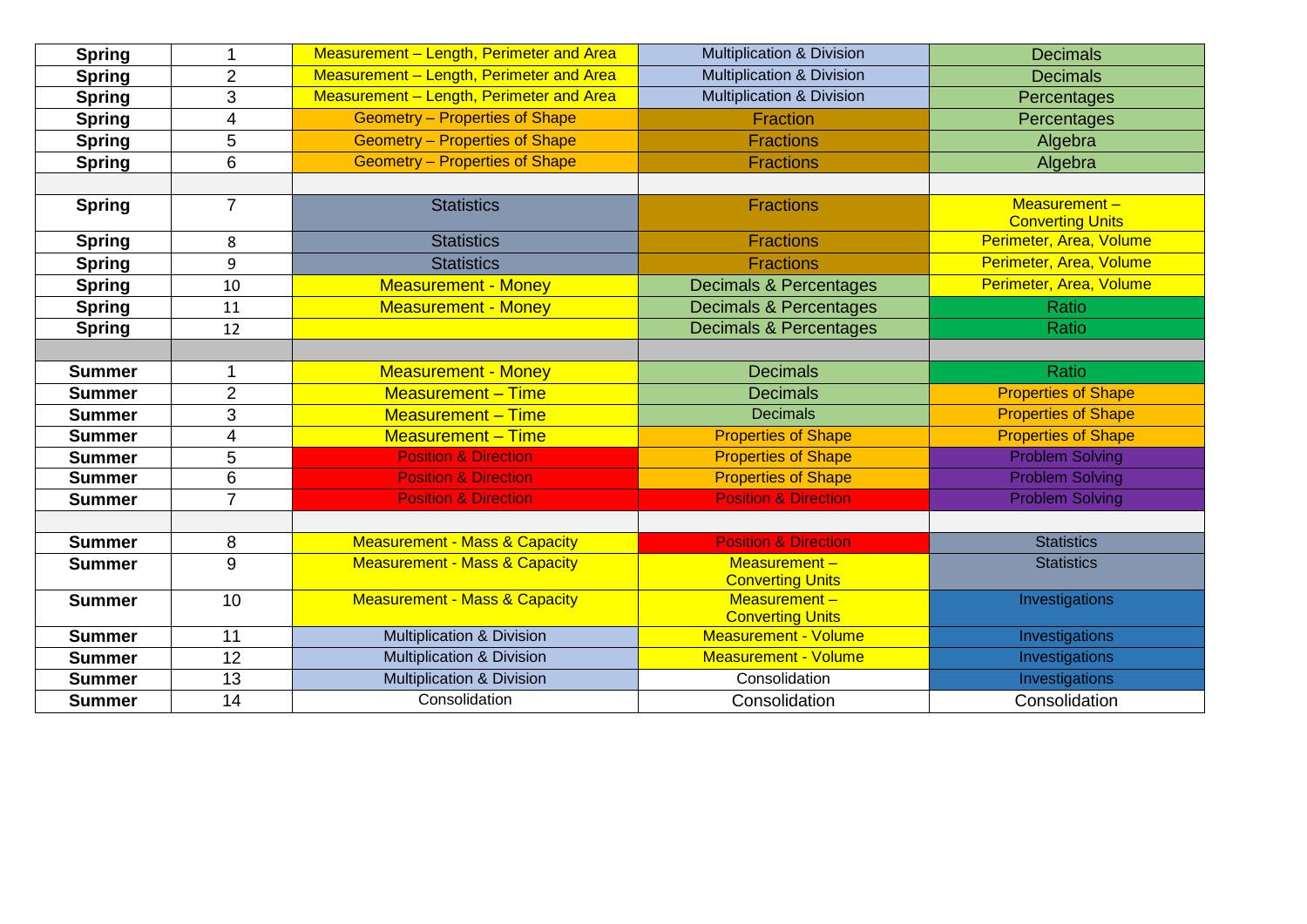| Sept<br>2020    | English Autumn 1 A                                                                                                                                                                                                       | English Autumn 2 A                                                                                                                                                                                          | English Spring 1 A                                                                                                                                                           | English Spring 2<br>A                                                                                                                                                                                                                   | English Summer 1<br>A                                                                                                                                                                          | English Summer<br>2A                                                                                                                                                                                                                                                         |
|-----------------|--------------------------------------------------------------------------------------------------------------------------------------------------------------------------------------------------------------------------|-------------------------------------------------------------------------------------------------------------------------------------------------------------------------------------------------------------|------------------------------------------------------------------------------------------------------------------------------------------------------------------------------|-----------------------------------------------------------------------------------------------------------------------------------------------------------------------------------------------------------------------------------------|------------------------------------------------------------------------------------------------------------------------------------------------------------------------------------------------|------------------------------------------------------------------------------------------------------------------------------------------------------------------------------------------------------------------------------------------------------------------------------|
| Year<br>$1 - 2$ | Fiction: Stories in<br>Familiar Settings Text:<br>The Large Family by Jill<br>Murphy<br>Fiction: Traditional<br>Tales<br>Text: Jack and the<br>Beanstalk<br>Non-Fiction through<br>Topic-Changes within<br>Living Memory | Non-fiction: Toys<br>(Labels, lists, signs and<br>posters and Non-fiction<br>texts)<br>Fiction: Fantasy Stories<br>Text: The Nutcracker                                                                     | Fiction: Author study<br>- The Tale of Peter<br>Rabbit<br>Poetry: Bedtime Poems<br>Non-Fiction through<br>Topic- Famous for more<br>than five minutes.                       | Non-Fiction:<br>Recounts - BFI<br>short film The<br>Lucky Dip<br>Fiction: Humorous<br><b>Stories</b><br>Text: Alexander<br>and the Terrible,<br>Horrible, No Good,<br>Very Bad Day by<br>Judith Viorst,<br>Traction Man by<br>Mini Grey | <b>Fiction:</b><br>The Tear Thief by<br>Carol Ann Duffy<br><b>Non-Fiction</b><br>through Topic-<br>Carnival of Animals-<br>Chronological<br>Reports                                            | <b>Fiction:</b><br><b>Traditional tales</b><br>from other<br>cultures<br>Text: The Rainbow<br>Bird and other<br><b>Australian Stories</b><br>Non-Fiction:<br><b>Information Texts</b><br>(Ow s)<br>Text: Owl Babies<br>by Martin Waddell<br>Poetry: Poems to<br>say out loud |
| $3 - 4$         | Fiction: Stories from<br>other cultures/fairy<br>stories<br>Non-Fiction: Information<br>texts (African Animals)<br>Text: Mufaro's Beautiful<br>Daughters by John<br>Steptoe<br>Poetry: Image Poems                       | Fiction: Stories with a<br>message:<br>Text: Aesop's Fables<br>Reading: Developing<br>Inference Skills: A range<br>of texts used<br>Fiction: Fairy Tale<br>Text: The Snow Queen,<br>Hans Christian Anderson | <b>Non-Fiction: Recounts</b><br>Text: Little Mouse's Big<br>Book of Fear by Emily<br>Gravett<br>Poetry: A Medley of<br>Poems including Free<br>verse and Narrative<br>verse. | Fiction: Stories<br>in imaginary<br>worlds<br>Text: The Lost<br>Thing by Shaun<br>Tan<br>Non-Fiction:<br><b>Explanation Texts</b>                                                                                                       | Non-Fiction:<br>Chronological<br>Reports-True Life<br>Texts<br>Text: Henry's<br>Freedom Box by E.<br>Levine and Who Was<br>Rosa Parks? By Y.<br>Zeldis McDonough<br>Poetry: Poetry By<br>Heart | <b>Fiction: Fantastic</b><br>Mr Fox by Roald<br>Dahl<br><b>Modern Fiction:</b><br>Mr Stink by David<br>Walliams                                                                                                                                                              |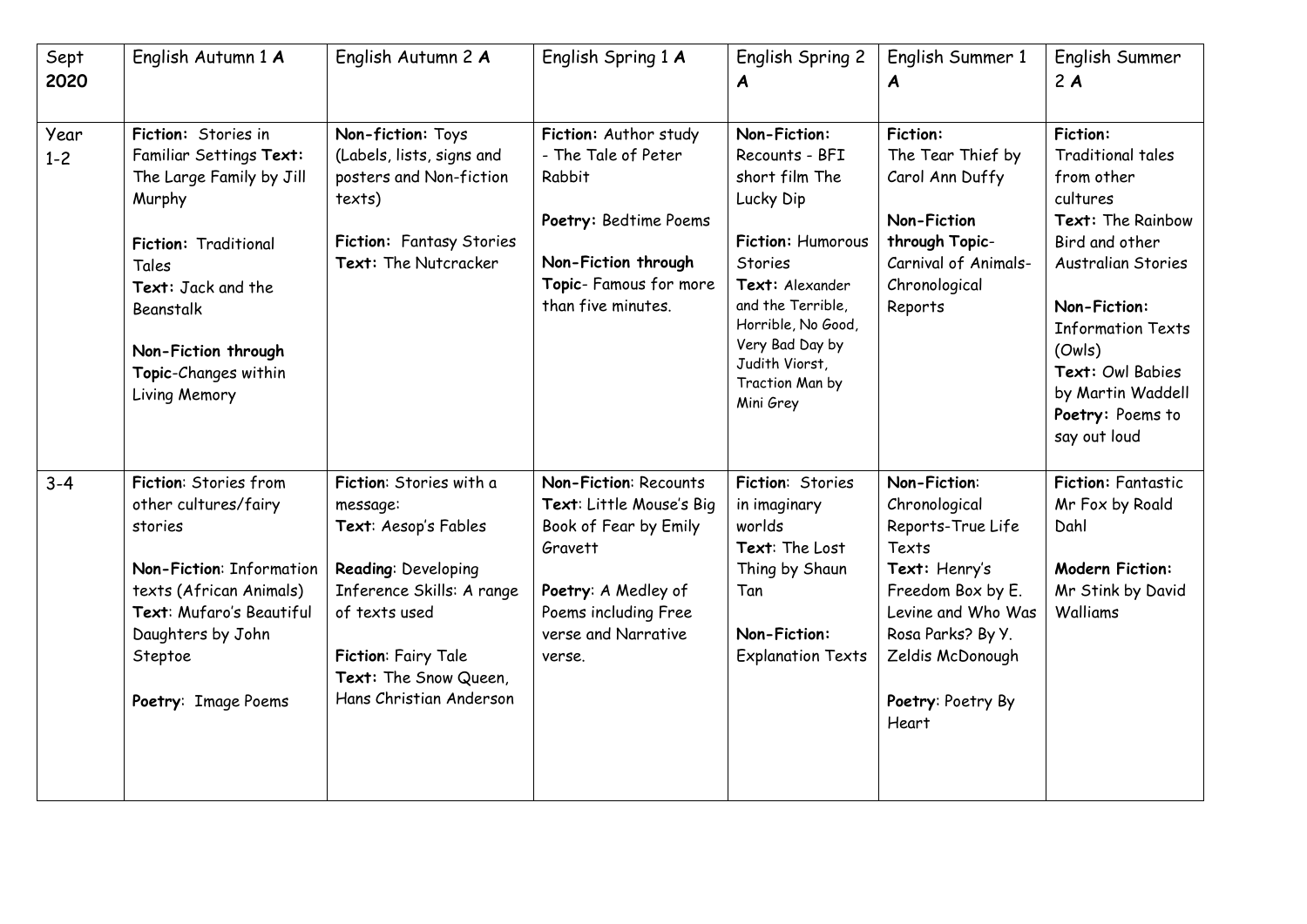| Sept<br>2021    | English Autumn 1 B                                                                                                                                                                                                        | English Autumn 2 B                                                                                                                                                      | English Spring 1 B                                                                                                               | English Spring 2<br>В                                                                                           | English Summer 1<br>B                                                                                                                                    | English Summer<br>2B                                                            |
|-----------------|---------------------------------------------------------------------------------------------------------------------------------------------------------------------------------------------------------------------------|-------------------------------------------------------------------------------------------------------------------------------------------------------------------------|----------------------------------------------------------------------------------------------------------------------------------|-----------------------------------------------------------------------------------------------------------------|----------------------------------------------------------------------------------------------------------------------------------------------------------|---------------------------------------------------------------------------------|
| Year<br>$1 - 2$ | Fiction-Stories in<br>Familiar Settings:<br>The Tiger Who Came<br>to Tea by Judith Kerr<br>Fiction-Traditional<br>Stories:<br>The Three Little Pigs<br>(Year 1)<br>The True Story of the<br>Three Little Pigs (Year<br>2) | Poetry:<br>Songs and Repetitive<br>Poems<br>Non-Fiction:<br>Paddington Bear's<br>London<br><b>Fiction:</b><br>The Jolly Christmas<br>Poem by Janet and<br>Allan Ahlberg | <b>Fiction:</b><br>Leaf by Sandra<br>Dieckmann<br>Non-Fiction:<br>Samuel Pepys' Diaries<br>and non-fiction based<br>on his life. | Fiction-<br>Traditional<br>Stories:<br>The Gigantic<br>Turnip by Aleksi<br>Tolstoy<br>Poetry:<br>Humorous Poems | <b>Fiction:</b><br><b>Traditional tales</b><br>Text: Little Red by<br>Lynn Roberts<br>(in Summer 2023)<br>Summer 2021 TBC                                | Fiction: The<br>Storm Whale by<br>Benji Davis<br>Poetry: Poems<br>by A.A Milne  |
| $3 - 4$         | <b>Fiction-Fairy Stories:</b><br>The Lost Happy Endings<br>by Carol Ann Duffy<br>Reading: Developing<br>Inference Skills: A Range<br>of texts used<br>Non-Fiction-Information<br>texts: Produce of the<br>Rainforest.     | Poetry: Creating<br><b>Images</b><br>Fiction-Playscripts: The<br>Witches by Roald Dahl                                                                                  | Non-Fiction-<br>Recounts:<br>The Day I Swapped<br>my Dad for Two<br>Goldfish/The Diary of<br>a Killer Cat                        | Poetry:<br>Traditional<br>Poems<br><b>Fiction-Fairy</b><br>Tales: Pinocchio                                     | Fiction: The Lion<br>and the Unicorn by<br>Shirley Hughes<br>(World War II)<br>Non-Fiction-<br>Chronological<br>Reports<br>(Newspapers)-<br>World War II | Poetry: A Party<br>of Poems,<br>including<br>humorous poems<br>and shape poems. |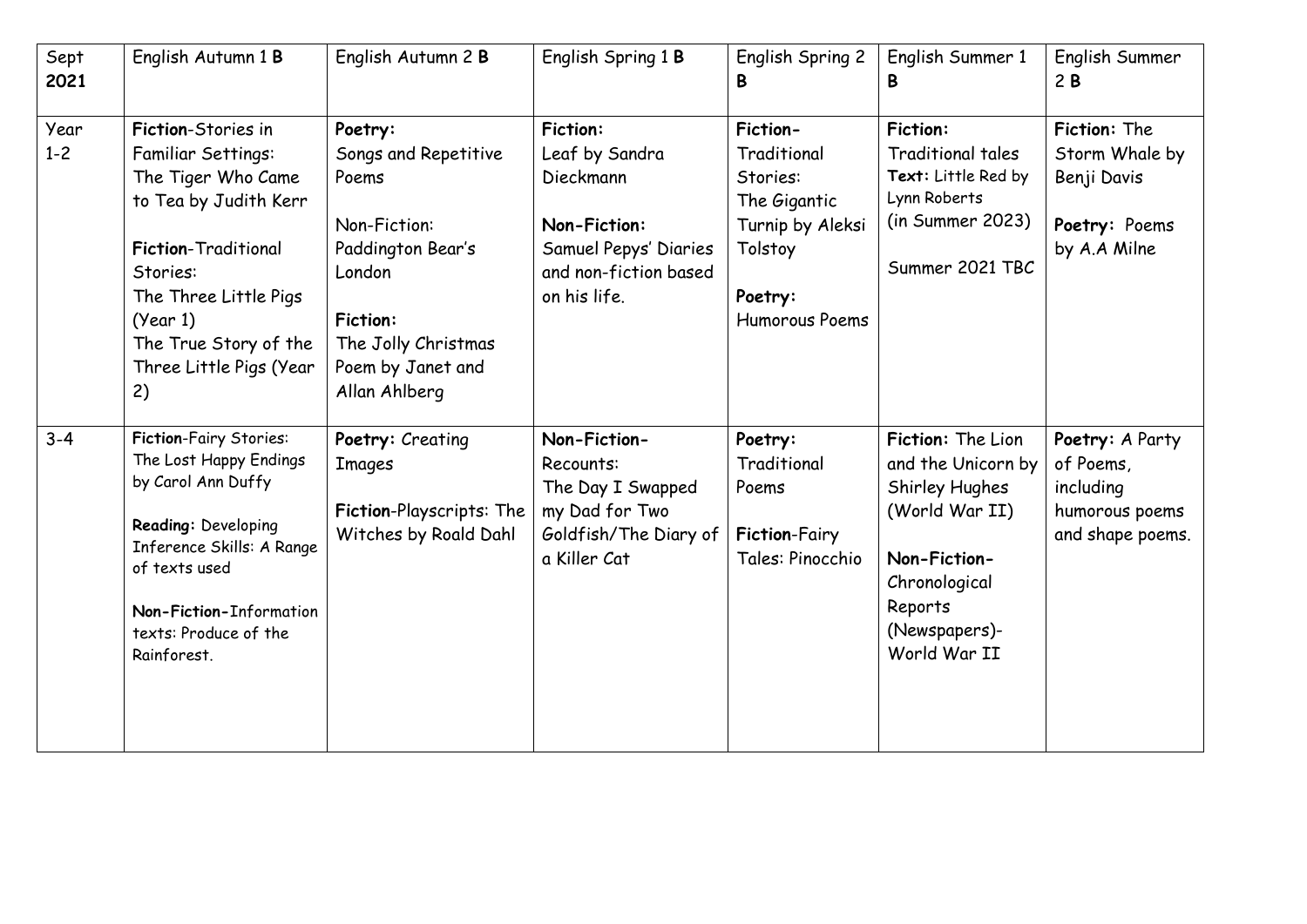| 5 | Fiction: Charlie and<br>the Chocolate Factory<br>by Roald Dahl<br><b>Supporting Text:</b><br>Other titles by Roald<br>Dahl<br>Units will also include<br>mixed text types of<br>poetry and various<br>genre of non-fiction | Fiction: Who Let the<br>Gods Out? by Maz<br>Evans?<br><b>Supporting Text:</b><br>Greek Myths and<br>Legends<br>Marcia Williams | Friend or Foe by<br>Michael Morpurgo/An<br>Eagle in the Snow by<br>Michael Morpurgo (main<br>text yet to be decided)<br><b>Supporting Texts:</b><br>War Boy: A Wartime<br>Childhood by Michael<br>Foreman<br>Non-Fiction:<br>Autobiographical-Diary<br>The Diary of Anne<br>Franck | Fiction: Myths<br>and Legends:<br>Beowulf by<br>Michael<br>Morpurgo | Fiction: The Lion,<br>The Witch, and<br>the Wardrobe by<br>CS Lewis | Fiction: Classic<br>Plays-<br>Shakespeare<br>Texts: Mr<br>William<br>Shakespeare's<br>Plays, Seven<br>Plays by Marcia<br>Williams<br>Stories from<br>Shakespeare by<br>Geraldine<br>McCaughrean |
|---|----------------------------------------------------------------------------------------------------------------------------------------------------------------------------------------------------------------------------|--------------------------------------------------------------------------------------------------------------------------------|------------------------------------------------------------------------------------------------------------------------------------------------------------------------------------------------------------------------------------------------------------------------------------|---------------------------------------------------------------------|---------------------------------------------------------------------|-------------------------------------------------------------------------------------------------------------------------------------------------------------------------------------------------|
| 6 | To be decided!<br>Units will also include<br>mixed text types of<br>poetry and various<br>genre of non-fiction.                                                                                                            | To be decided!                                                                                                                 | Non-Fiction: Blogs<br>and Reports-Travel<br>Writing (based on<br>Hamilton Planning)                                                                                                                                                                                                | <b>Fiction:</b><br>Kensuke's<br>Kingdom by<br>Michael<br>Morpurgo   | Fiction: Street<br>Child by Berlie<br>Doherty                       | <b>Fiction:</b><br>Stormbreaker:<br>by Anthony<br>Horowitz                                                                                                                                      |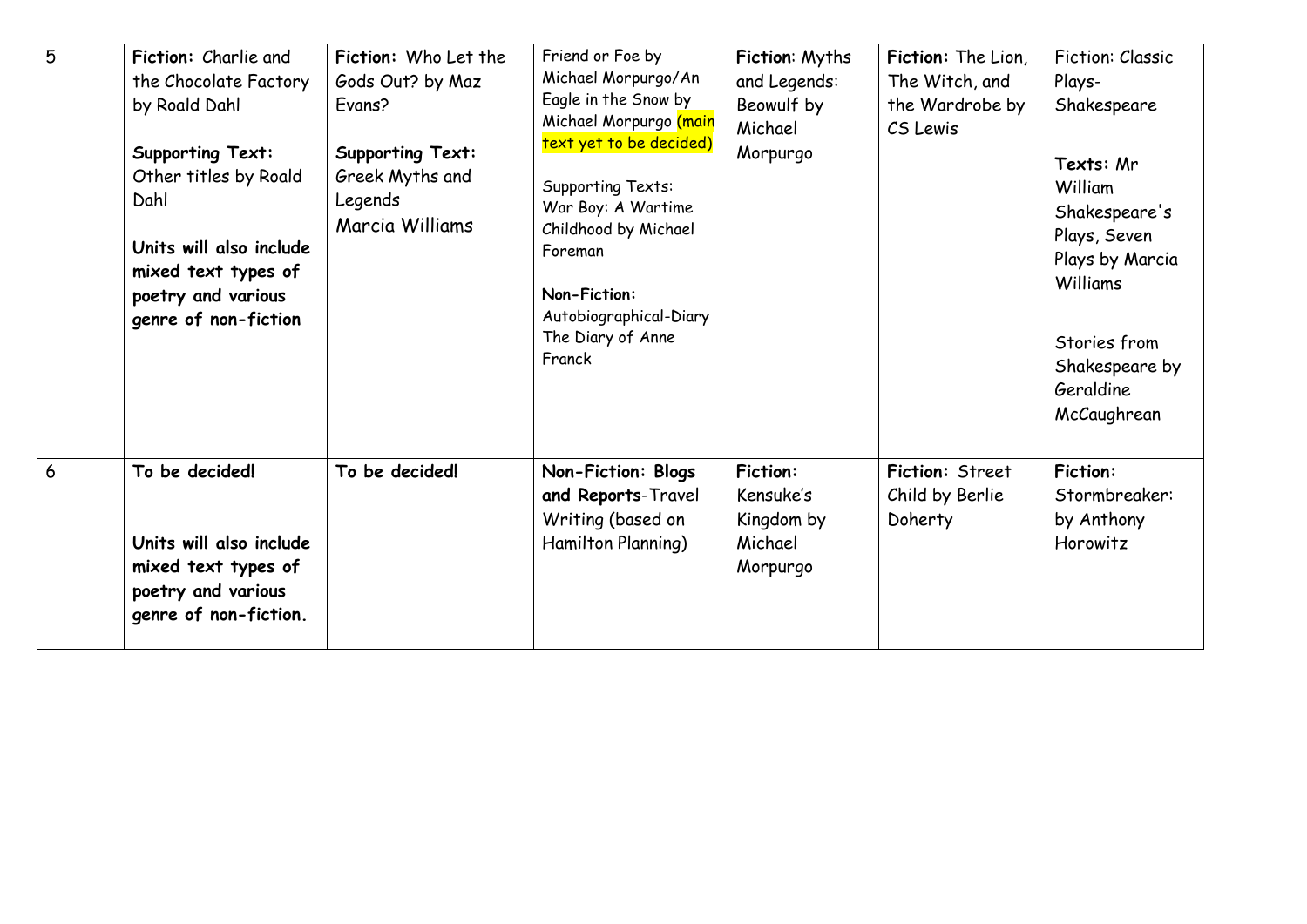| Yr A            |                                                           | <b>Topic Aut</b>                                           |                                          | <b>Topic Spr</b>                                  | <b>Topic Sum</b>                                                     |                                                                           |  |
|-----------------|-----------------------------------------------------------|------------------------------------------------------------|------------------------------------------|---------------------------------------------------|----------------------------------------------------------------------|---------------------------------------------------------------------------|--|
| 1 & 2           | <b>Within Living Memory</b>                               | <b>Our Local Area</b>                                      | Famous for >5<br><b>Minutes</b>          | <b>Ocean Explorers</b>                            | Toys in the past                                                     | <b>Animals around the</b><br>world                                        |  |
| 3 & 4           | <b>Local History</b>                                      | <b>Rivers</b>                                              | <b>Vikings</b>                           | <b>Mountains</b>                                  | <b>Tudors</b>                                                        | Weather                                                                   |  |
| $5\phantom{1}$  | <b>Ancient Greece</b>                                     | <b>Natural Disasters</b>                                   | <b>Ancient Sumer</b>                     | <b>World Geography</b>                            | <b>Early Saxons</b>                                                  | <b>Europe</b>                                                             |  |
| 6               | <b>Ancient Egypt</b>                                      | <b>Natural Resources</b>                                   | <b>Ancient Maya</b>                      | <b>South America</b>                              | <b>Local History</b>                                                 | <b>Local Geography</b>                                                    |  |
| Yr B            | <b>Topic Aut</b>                                          |                                                            |                                          | <b>Topic Spr</b>                                  |                                                                      | <b>Topic Sum</b>                                                          |  |
| 1 & 2           | <b>Travel and Transport</b>                               | <b>We Are Britain</b>                                      | <b>Fire of London</b>                    | <b>Africa</b>                                     | <b>An island Home</b>                                                | <b>Seaside Holidays</b>                                                   |  |
| 3 & 4           | Stone, Bronze, Iron<br>Age                                | <b>Rainforests</b>                                         | <b>Romans</b>                            | <b>Environment</b>                                | WW II                                                                | $\overline{\mathsf{UK}}$<br>Geography                                     |  |
| $5\phantom{1}$  | <b>Ancient Greece</b>                                     | <b>Natural Disasters</b>                                   | <b>Ancient Sumer</b>                     | <b>World Geography</b>                            | <b>Early Saxons</b>                                                  | <b>Europe</b>                                                             |  |
| $6\phantom{1}6$ | <b>Ancient Egypt</b>                                      | <b>Natural Resources</b>                                   | <b>Ancient Maya</b>                      | <b>South America</b>                              | <b>Local History</b>                                                 | <b>Local Geography</b>                                                    |  |
| Yr A            |                                                           | <b>Science Aut</b>                                         |                                          | <b>Science Spr</b>                                | <b>Science Sum</b>                                                   |                                                                           |  |
| 1 & 2           | <b>Animals including</b><br><b>Humans</b><br>(Amazing Me) | <b>Animals including</b><br><b>Humans</b><br>(People/Pets) | <b>Materials</b><br>(Brilliant Builders) | <b>Everyday Materials</b><br>(Brilliant Builders) | <b>Animals including</b><br><b>Humans</b><br>(Wild Creatures)        | <b>Everyday Materials:</b><br>(Exploring Change)                          |  |
| 3 & 4           | <b>Light &amp; Shadows</b>                                | <b>Keeping Healthy</b>                                     | <b>Rocks &amp; Fossils</b>               | <b>Sound</b>                                      | <b>States of Matter</b>                                              | <b>Living Things</b>                                                      |  |
| $5\phantom{1}$  | Earth & Space                                             | <b>Forces</b>                                              | <b>Animals</b><br>including Humans       | <b>Properties &amp; Changes</b><br>in Materials   | Living things and<br>their habitats                                  | <b>Revision</b>                                                           |  |
| 6               | <b>Animals</b><br>including Humans                        | Light                                                      | Living things and<br>their habitats      | <b>Electricity</b>                                | <b>Evolution</b>                                                     | <b>Revision</b>                                                           |  |
| Yr B            |                                                           | <b>Science Aut</b>                                         |                                          | <b>Science Spr</b>                                | <b>Science Sum</b>                                                   |                                                                           |  |
| 1 & 2           | <b>Seasonal Changes</b><br>(Wild Weather)                 | <b>Seasonal Changes</b><br>(Weather Art)                   | $Pl = Rl$<br>(Growing Things)            | <b>Plants</b><br>(Art & Nature)                   | <b>Living Things &amp; Their</b><br><b>Habitats</b><br>(Food Cycles) | <b>Living Things &amp; Their</b><br><b>Habitats</b><br>(Habitats & Homes) |  |
| 3 & 4           | <b>Electricity</b>                                        | <b>Magnets</b>                                             | <b>Animals</b><br>including Humans       | <b>Roots and Shoots</b>                           | <b>Fruits &amp; Seeds</b>                                            | <b>Living Things</b>                                                      |  |
| 5               | Earth & Space                                             | <b>Forces</b>                                              | <b>Animals</b><br>including Humans       | <b>Properties &amp; Changes</b><br>in Materials   | Living things and<br>their habitats                                  | <b>Revision</b>                                                           |  |
| $6\phantom{1}6$ | <b>Animals</b><br>including Humans                        | Light                                                      | Living things and<br>their habitats      | <b>Electricity</b>                                | <b>Evolution</b>                                                     | <b>Revision</b>                                                           |  |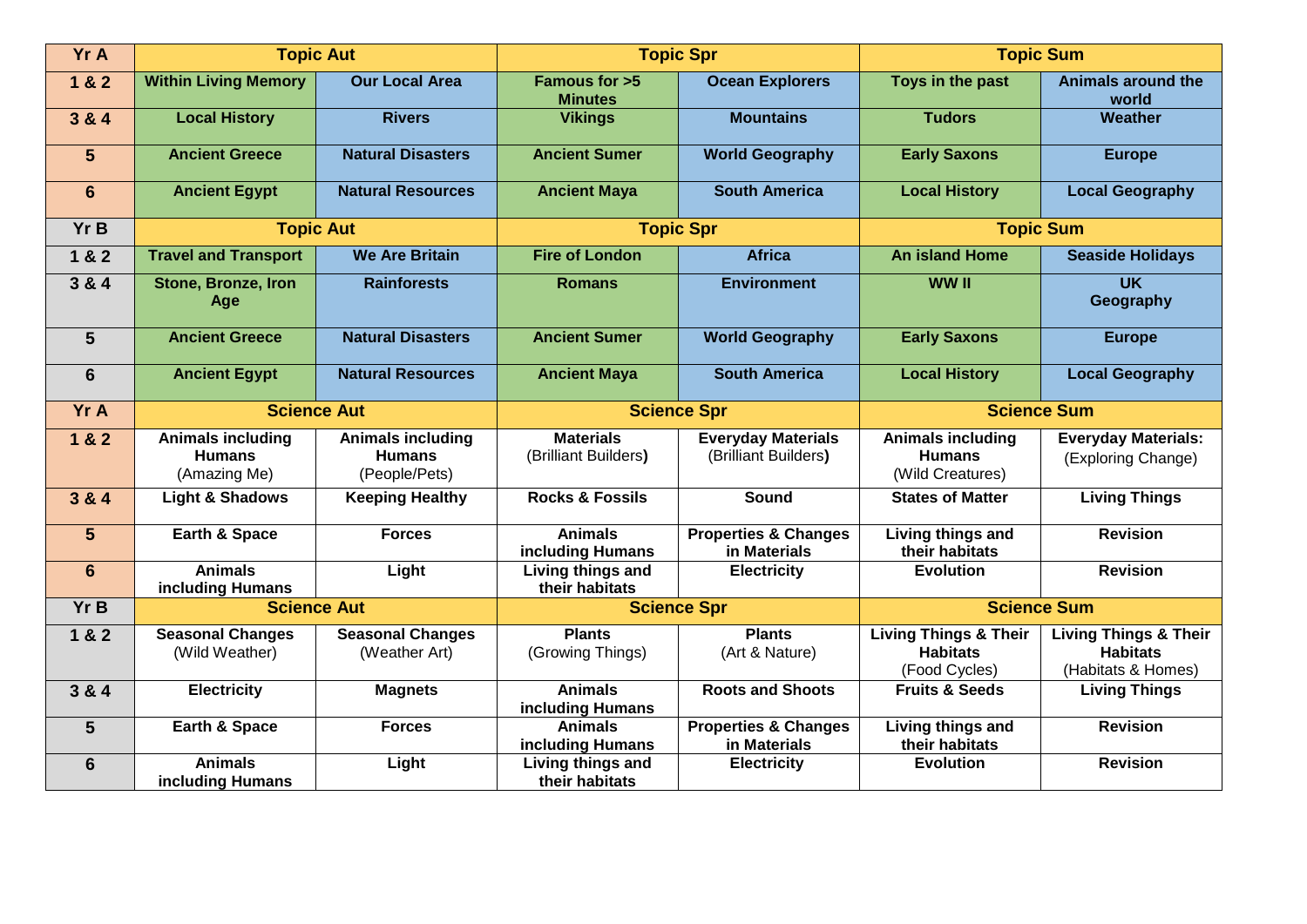| Yr A/B                    | <b>PSHE Aut</b>                                                               | <b>PSHE Spr</b>                                                                         | <b>PSHE Sum</b>                                                                            |
|---------------------------|-------------------------------------------------------------------------------|-----------------------------------------------------------------------------------------|--------------------------------------------------------------------------------------------|
| 1 & 2                     | Me and my relationships                                                       | <b>Keeping Myself Safe</b>                                                              | <b>Being My best</b>                                                                       |
|                           | <b>Valuing difference</b>                                                     | <b>Rights &amp; Responsibilities</b>                                                    | <b>Growing &amp; Changing</b>                                                              |
| 3 & 4                     | Me and my relationships                                                       | <b>Keeping Myself Safe</b>                                                              | <b>Being My best</b>                                                                       |
|                           | <b>Valuing difference</b>                                                     | <b>Rights &amp; Responsibilities</b>                                                    | <b>Growing &amp; Changing</b>                                                              |
| 5                         | Me and my relationships                                                       | <b>Keeping Myself Safe</b>                                                              | <b>Being My best</b>                                                                       |
|                           | <b>Valuing difference</b>                                                     | <b>Rights &amp; Responsibilities</b>                                                    | <b>Growing &amp; Changing</b>                                                              |
| $6\phantom{1}$            | Me and my relationships                                                       | <b>Keeping Myself Safe</b>                                                              | <b>Being My best</b>                                                                       |
|                           | <b>Valuing difference</b>                                                     | <b>Rights &amp; Responsibilities</b>                                                    | <b>Growing &amp; Changing</b>                                                              |
| <b>YRA</b>                | <b>RE Aut</b>                                                                 | <b>RE Spr</b>                                                                           | <b>RE Sum</b>                                                                              |
| 1 & 2                     | Unit 1.7 How and why do we celebrate significant<br>times?                    | Unit 1.6 What makes some places significant? What<br>makes places sacred to believers?  | Unit 1.3 Who is Jewish? What do they believe and<br>how do they live?                      |
|                           | Unit 1.2 What does Christmas matter to Christians?                            | Unit 1.5 What does Easter matter to Christians?                                         |                                                                                            |
| 3 & 4                     | Unit L2.3 What is 'Trinity' and why is it important to                        | Unit L2.2 Why do people think life is like a journey?                                   | Unit L2.7 How is faith expressed in Hindu                                                  |
|                           | <b>Christians?</b>                                                            |                                                                                         | communities and traditions.                                                                |
|                           | Unit L2.4 What kind of world did Jesus want?<br><b>Unit L2.10</b>             | Unit L2.5 Why do Christians call the day Jesus died<br>'Good Friday'?                   | <b>Unit L2.11</b><br>What are the deeper meanings of the festivals.                        |
|                           | For Christians, what was the impact of Pentecost?                             |                                                                                         |                                                                                            |
| 5 <sup>5</sup><br>(A & B) | U2.3 Values: What matters most to Christians and<br>Humanists?                | U2.9 Justice and Poverty: does faith make a<br>difference?                              | U2.7 What helps Hindu people as they try to be<br>qood?                                    |
|                           | U2.5 How do Christians decide how to live? 'What<br>would Jesus do?'          | U2.6 What do Christian's believe Jesus did to save<br>people?                           | U2.10 What will make our community a more<br>respectful place.                             |
| 6                         | U2.1 What does it mean if Christian's believe that<br>God is holy and loving? | U2.4 How and why do people inspire others?<br>U2.2 Creation and science? Conflicting or | U2.8 How is faith expressed in Islam?<br>U2.12 How does faith enable resilience?           |
| (A & B)                   | U2.11 Why do some people believe in God and                                   | complementary?                                                                          |                                                                                            |
| Yr B                      | some people not?<br><b>RE Aut</b>                                             | <b>RE Spr</b>                                                                           | <b>RE Sum</b>                                                                              |
| 1 & 2                     | Unit 1.1 What do Christians believe God is like?                              | Unit 1.9 How do we show we care to others?                                              | Unit 1.12 What is the good news that Jesus brings?                                         |
|                           | Unit 1.8 What can we learn from sacred books                                  | Unit 1.10 How do we show we care for the Earth?                                         | Unit 1.11 Who is an inspiring person? What stories<br>inspire Christian and Jewish people? |
| 3 & 4                     | Unit L2.1 Where, how and why do people worship                                | <b>Unit 2.12</b>                                                                        | How is faith expressed in Sikh communities and                                             |
|                           | <b>Christmas?</b>                                                             | How and why do people try and make the world a<br>better place?                         | traditions?                                                                                |
|                           |                                                                               |                                                                                         | Unit L2.9 How do festivals and worship show what<br>happens to Muslims?                    |
|                           |                                                                               |                                                                                         |                                                                                            |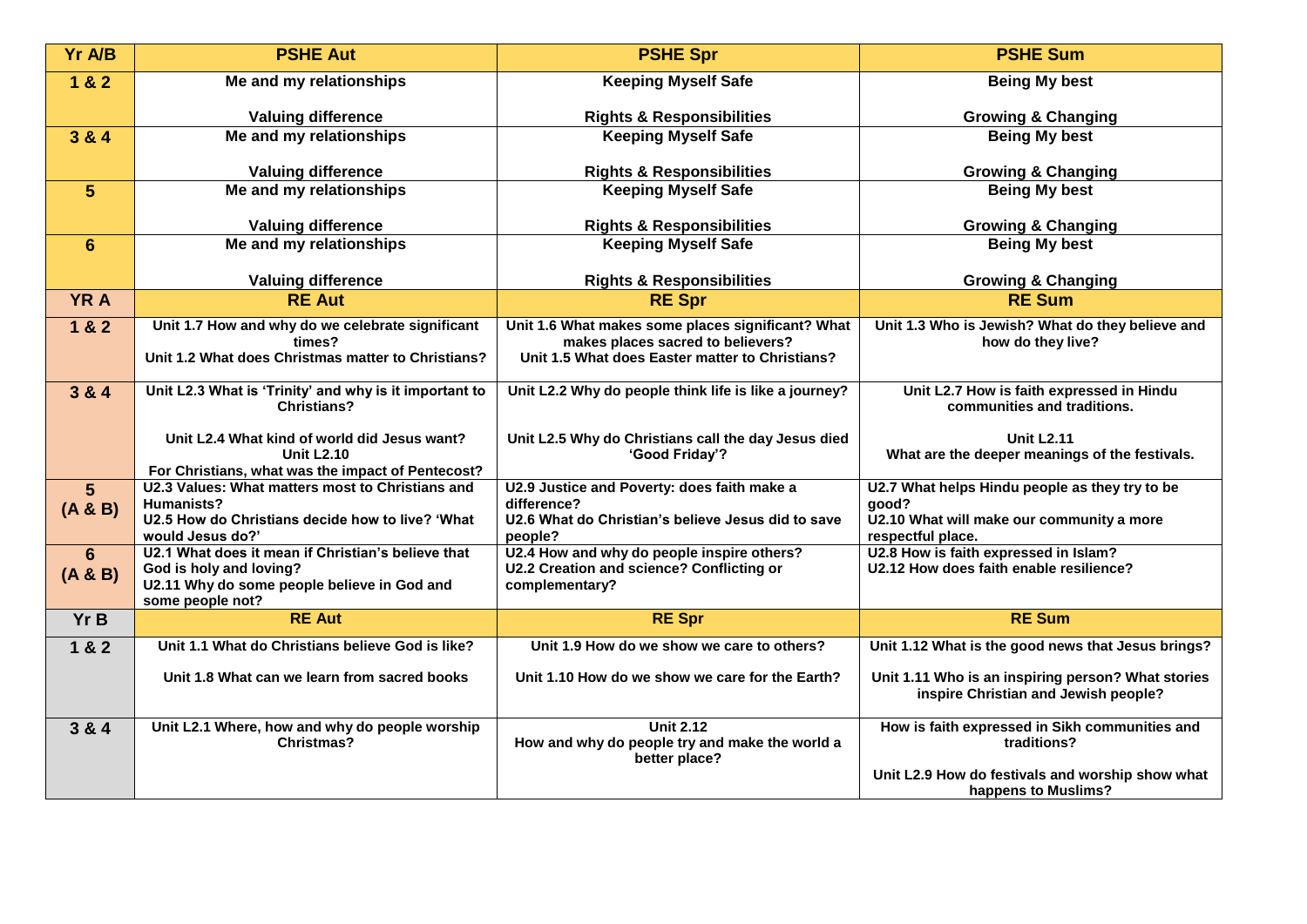| <b>Yr A</b>    | <b>Computing Aut</b>                                                                                                                          | <b>Computing Spr</b>                                                                     | <b>Computing Sum</b>                                                                 |
|----------------|-----------------------------------------------------------------------------------------------------------------------------------------------|------------------------------------------------------------------------------------------|--------------------------------------------------------------------------------------|
| 1 & 2          | Purple Mash LTP<br>Online Safety & exploring purple mash 1.1<br>Effective searching 2.5<br>Lego Builders 1.4<br>Technology outside school 1.9 | Purple Mash LTP<br>Grouping and sorting 1.2<br>Creating pictures 2.6<br>Spreadsheets 1.8 | Purple Mash LTP<br>Coding 1.7<br>Coding 2.1                                          |
| 3 & 4          | Purple Mash LTP<br>Online Safety 3.2<br>Coding (See Purple Mash LTP for lessons)<br>Spreadsheets 3.3                                          | Purple Mash LTP<br>Touch Typing 3.4<br>Email 3.5                                         | Purple Mash LTP<br><b>Branching Databases 3.6</b><br>Simulations 3.7<br>Graphing 3.8 |
| $5\phantom{1}$ | Purple Mash LTP<br>Coding 5.1<br>Online Safety 5.2<br>Spreadsheets 5.3                                                                        | Purple Mash LTP<br>Databases 5.4<br>Game Creator 5.5                                     | Purple Mash LTP<br>3D Modelling 5.6<br>Concept Maps 5.7<br>Microsoft Word 5.8        |
| 6              | Purple Mash LTP<br>Coding 6.1<br>Online Safety 6.2<br>Spreadsheets 6.3                                                                        | Purple Mash LTP<br>Blogging 6.4<br>Text Adventures 6.5<br>Networks 6.6                   | Purple Mash LTP<br>Quizzing 6.7<br>Understanding Binary 6.8<br>Microsoft Excel 6.9   |
| Yr B           | <b>Computing Aut</b>                                                                                                                          | <b>Computing Spr</b>                                                                     | <b>Computing Sum</b>                                                                 |
| 1 & 2          | Purple Mash LTP<br>Online Safety & Exploring Purple Mash 1.1<br>Maze Explorers 1.5<br>Questioning 2.4                                         | Purple Mash LTP<br>Online Safety 2.2<br>Animated Story Books 1.6<br>Making Music 2.7     | Purple Mash LTP<br>Spreadsheets 2.3<br>Pictograms 1.3<br>Presenting Ideas 2.8        |
| 3 & 4          | Purple Mash LTP<br>Online Safety 4.2<br>Coding (See Purple Mash LTP for lessons)<br>Animation 4.6                                             | Purple Mash LTP<br>Spreadsheets 4.3<br>Writing for different audiences 4.4               | Purple Mash LTP<br>Logo $4.5$<br>Effective Search 4.7<br>Hardware Investigators 4.8  |
| 5              | Purple Mash LTP<br>Coding 5.1<br>Online Safety 5.2<br>Spreadsheets 5.3                                                                        | Purple Mash LTP<br>Databases 5.4<br>Game Creator 5.5                                     | Purple Mash LTP<br>3D Modelling 5.6<br>Concept Maps 5.7<br>Microsoft Word 5.8        |
| 6              | Purple Mash LTP<br>Coding 6.1<br>Online Safety 6.2<br>Spreadsheets 6.3                                                                        | Purple Mash LTP<br>Blogging 6.4<br>Text Adventures 6.5<br>Networks 6.6                   | Purple Mash LTP<br>Quizzing 6.7<br>Understanding Binary 6.8<br>Microsoft Excel 6.9   |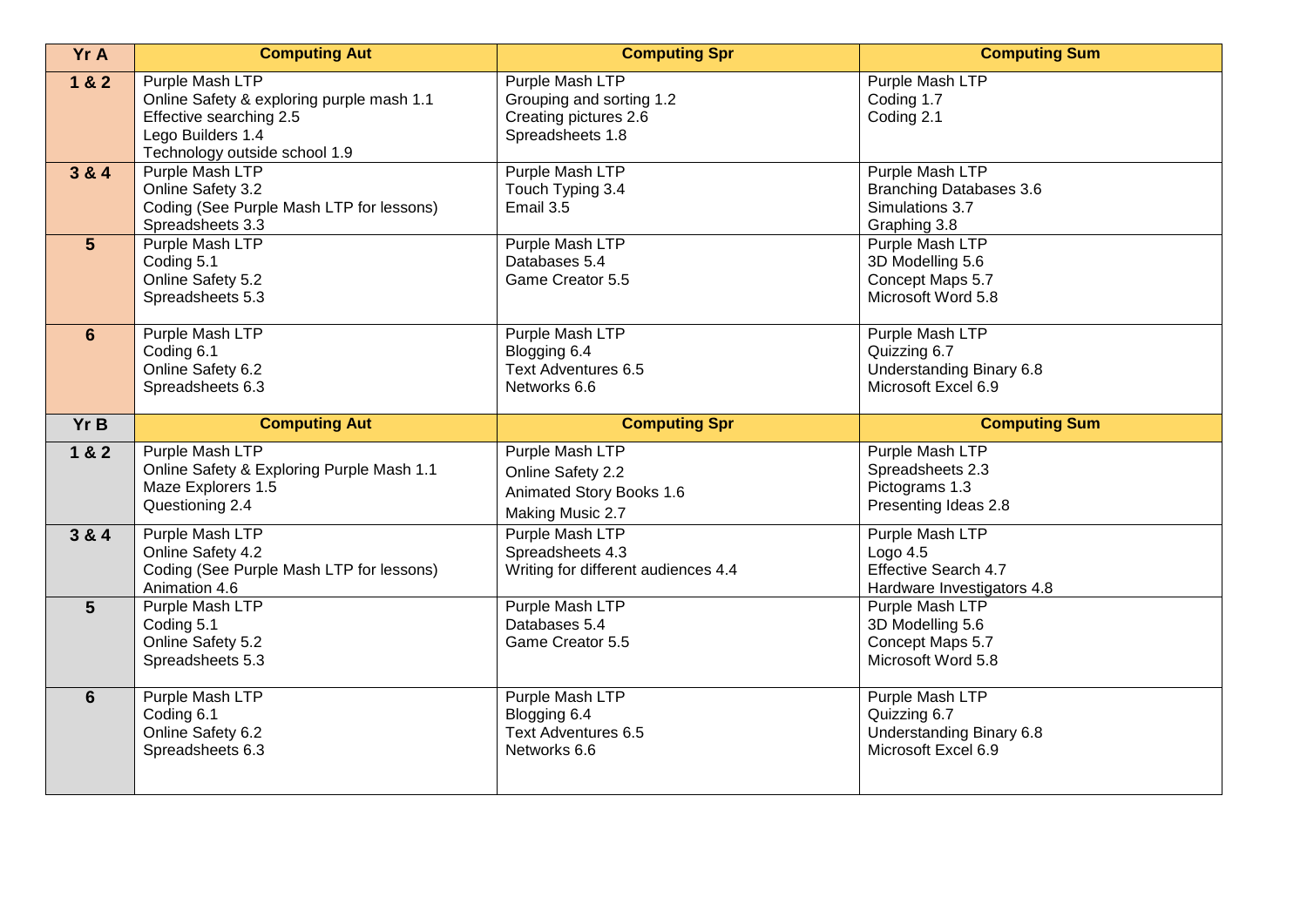| Yr A,B          | <b>PE Aut</b>                                      | <b>PE Spr</b>                                 | <b>PE Sum</b>                                                                  |
|-----------------|----------------------------------------------------|-----------------------------------------------|--------------------------------------------------------------------------------|
| 1 & 2           | <b>Netball/Football/Indoor Athletics</b>           | <b>Gymnastics/Tennis/Dance</b>                | <b>Cricket/Rounders/Athletics</b>                                              |
| 3 & 4           | <b>Netball/Football/Indoor Athletics</b>           | <b>Gymnastics/Tennis/Dance</b>                | <b>Cricket/Rounders/Athletics</b>                                              |
| $\overline{5}$  | <b>Netball/Football/Indoor Athletics</b>           | <b>Gymnastics/Tennis/Dance</b>                | <b>Cricket/Rounders/Athletics</b>                                              |
| $6\phantom{1}$  | <b>Netball/Football/Indoor Athletics</b>           | <b>Gymnastics/Tennis/Dance</b>                | <b>Cricket/Rounders/Athletics</b>                                              |
| Yr A            | <b>Music Aut</b>                                   | <b>Music Spr</b>                              | <b>Music Sum</b>                                                               |
| 1 & 2           | Hey You &                                          | In The Groove &                               | <b>Your Imagination &amp;</b>                                                  |
|                 | Rhythm in the way we walk and The Banana<br>Rap    | <b>Round and Round</b>                        | <b>Reflect, Rewind &amp; Replay</b>                                            |
|                 | Charanga 1                                         | Charanga 1                                    | Charanga 1                                                                     |
| 3 & 4           | Let Your Spirit Fly & Glockenspiel Stage           | Three Little Birds & The Dragon Song          | <b>Bringing us Together &amp;</b><br><b>Reflect, Rewind &amp; Replay</b>       |
|                 | Charanga 3                                         | Charanga 3                                    | Charanga 3                                                                     |
| $5\phantom{.}$  | <b>LIVIN' ON A PRAYER</b>                          | <b>MAKE YOU FEEL MY LOVE</b>                  | <b>DANCING IN THE STREET</b>                                                   |
|                 | How Rock music developed from the Beatles          | <b>Pop Ballads</b>                            | <b>Motown</b>                                                                  |
|                 | onwards. Analysing performance                     | <b>Historical context for ballads.</b>        | The history of Motown and its importance in the                                |
|                 | <b>CLASSROOM JAZZ 1</b>                            | <b>FRESH PRINCE OF BEL AIR</b>                | development of Popular music. Civil rights.                                    |
|                 | History of music - Jazz in its historical context. | <b>Hip Hop</b>                                | <b>REFLECT, REWIND, REPLAY</b><br>Western Classical music & choice from Year 5 |
|                 |                                                    | Historical context of musical styles.         |                                                                                |
| $6\phantom{1}$  | <b>HAPPY</b>                                       | A NEW YEAR CAROL                              | <b>MUSIC AND ME</b>                                                            |
|                 | Pop/Motown                                         | Benjamin Britten (Western Classical Music),   | <b>Contemporary, music and identity</b>                                        |
|                 | What makes us happy? Video/project with musical    | Gospel, Bhangra, Literacy and history,        |                                                                                |
|                 | examples                                           | Historical context of Gospel music & Bhangra. | Celebrating role of women in music industry.                                   |
|                 | <b>CLASSROOM JAZZ 2</b>                            | <b>YOU'VE GOT A FRIEND</b>                    | REFLECT, REWIND, REPLAY                                                        |
|                 | Jazz, Latin, Blues                                 | The Music of Carole King                      | Western Classical Music and your choice from YR 6                              |
|                 | History of music - Jazz in its historical context. | Her importance as a female composer           |                                                                                |
| Yr B            | <b>Music Aut</b>                                   | <b>Music Spr</b>                              | <b>Music Sum</b>                                                               |
| 1 & 2           | Hands, Feet, Heart                                 | I Wanna Play In A Band                        | <b>Friendship Song</b>                                                         |
|                 | &                                                  | &                                             | &                                                                              |
|                 | <b>Ho Ho Ho</b>                                    | Zoo-time                                      | <b>Reflect, Rewind &amp; Replay</b>                                            |
|                 | Charanga 2                                         | Charanga 2                                    | Charanga 2                                                                     |
| 3 & 4           | Mamma Mia! & Glockenspiel Stage                    | Stop! & Lean on Me                            | <b>Blackbird &amp;</b>                                                         |
|                 |                                                    |                                               | <b>Reflect, Rewind &amp; Replay</b>                                            |
|                 | Charanga 4                                         | Charanga 4                                    | Charanga 4                                                                     |
| 5               | See Yr A                                           | See Yr A                                      | See Yr A                                                                       |
| $6\phantom{1}6$ | See Yr A                                           | See Yr A                                      | See Yr A                                                                       |